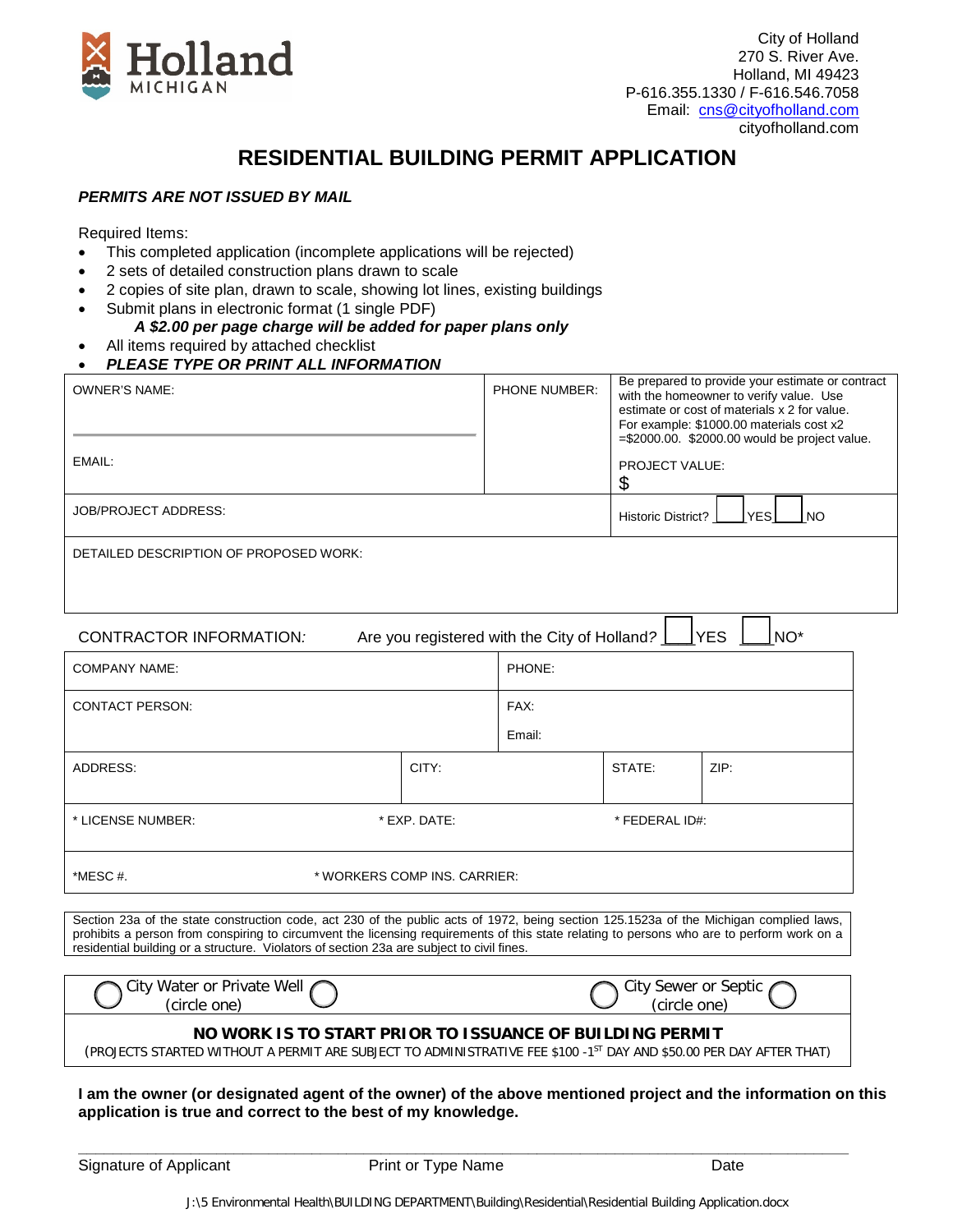

## **2015 MRC plan review check list**

All referenced codes are from the 2015 MRC

- $\Box$  Provide a copy of the soil erosion permit from the Allegan or Ottawa County Drain Commissioners Office. (Required for all properties within 500 feet of a lake or stream or excavation of over 1 acre of land.)
- $\Box$  DEQ permit is required if the parcel is within the 100 year flood plain.
- Indicate if energy code compliance will be achieved by prescriptive, simulated performance alternative, or energy rating index. If performance alternative or ERI based, indicate which method/software.( MRC N1101.8)
- □ Provide a copy of the Manual J, D, and S report used to size the heating and cooling system for the proposed project. ( MRC N1101.8)
- Provide the R-value or U-value for each building component and provide construction details showing how those values will be achieved. (Sections and their notations should be reflective of what is provided in the performance based software.)
- □ Provide 2 site plans, drawn to scale, showing all existing and proposed buildings, streets, all four setback dimensions. Also show all easements and flood plain boundaries if they are applicable.
- $\Box$  Provide the location and design of the driveway.
- $\Box$  Provide two sets of plans that are drawn to scale. Label each plan with the location of the project and the scale of the drawings.
- $\Box$  Provide a section view showing typical construction details.
- $\Box$  Show all exterior elevations and indicate the type of exterior finish to be used on each elevation.
- $\Box$  Show the finished grade on the elevation views and dimension the depth of the foundation below the finished grade as well as the distance between the finished grade and the top of the foundation wall.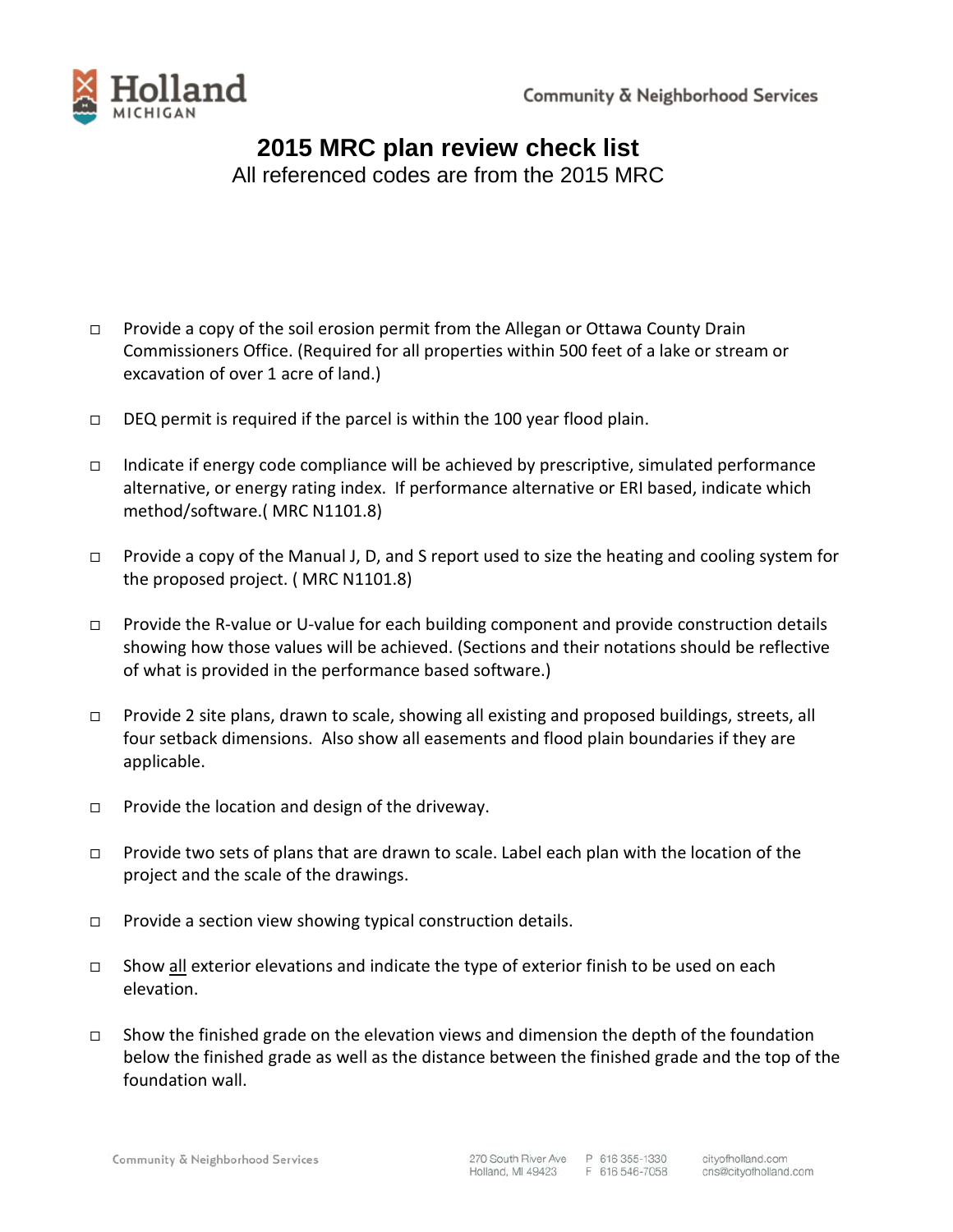

- Indicate the soil classification (from R405.1 unified soil classification system chart on page 120 in the MRC) and the presumptive load bearing of that soil. (MRC page 83 R401.4.1 for Presumptive load bearing values.)
- $\Box$  Indicate the size of the footings and the foundation walls.
- Indicate size, spacing and location of rebar for all reinforced concrete walls.
- If soil conditions require a foundation drainage system then show details of the system and where the drains will discharge. Note on the plan if no system is to be used.
- Indicate whether waterproofing or damp proofing will be applied to the foundation wall.
- Indicate what will be used for the required vapor retarder under the concrete floors.
- Indicate what product will be used for the weather resistant barrier.
- $\Box$  Label the actual proposed use (not the future use) of each room or space.
- $\Box$  Show the location of all smoke alarms and carbon monoxide detectors.
- Indicate the floor joist size, spacing, grade and species. If manufactured joists are to be used note it on the plans and provide the design professional drawings for the project before the rough inspection.
- $\Box$  Indicate which wall bracing method(s) will be used and construction details for that bracing. Provide information for wall bracing at the garage door wall locations if the walls next to the garage door opening are less than 48 inches. MRC R602.10 thru R602 10.11.2
- $\Box$  Provide engineered truss drawings, or a completed truss data sheet from page 389 of the MRC. Truss drawings must be submitted before installation of the trusses.
- $\Box$  Indicate the size, spacing, species and grade of all common rafters and/or ceiling joists.
- □ Provide details of all interior stairs, including headroom, riser and tread sizes, handrail profile, location and type of stairway lighting, and guard details on open sided stairs.
- $\Box$  Provide the details of exterior deck construction. Ledger attachment, joist size and spacing, beam size, post to beam connection, elevation above grade, and dimensions.